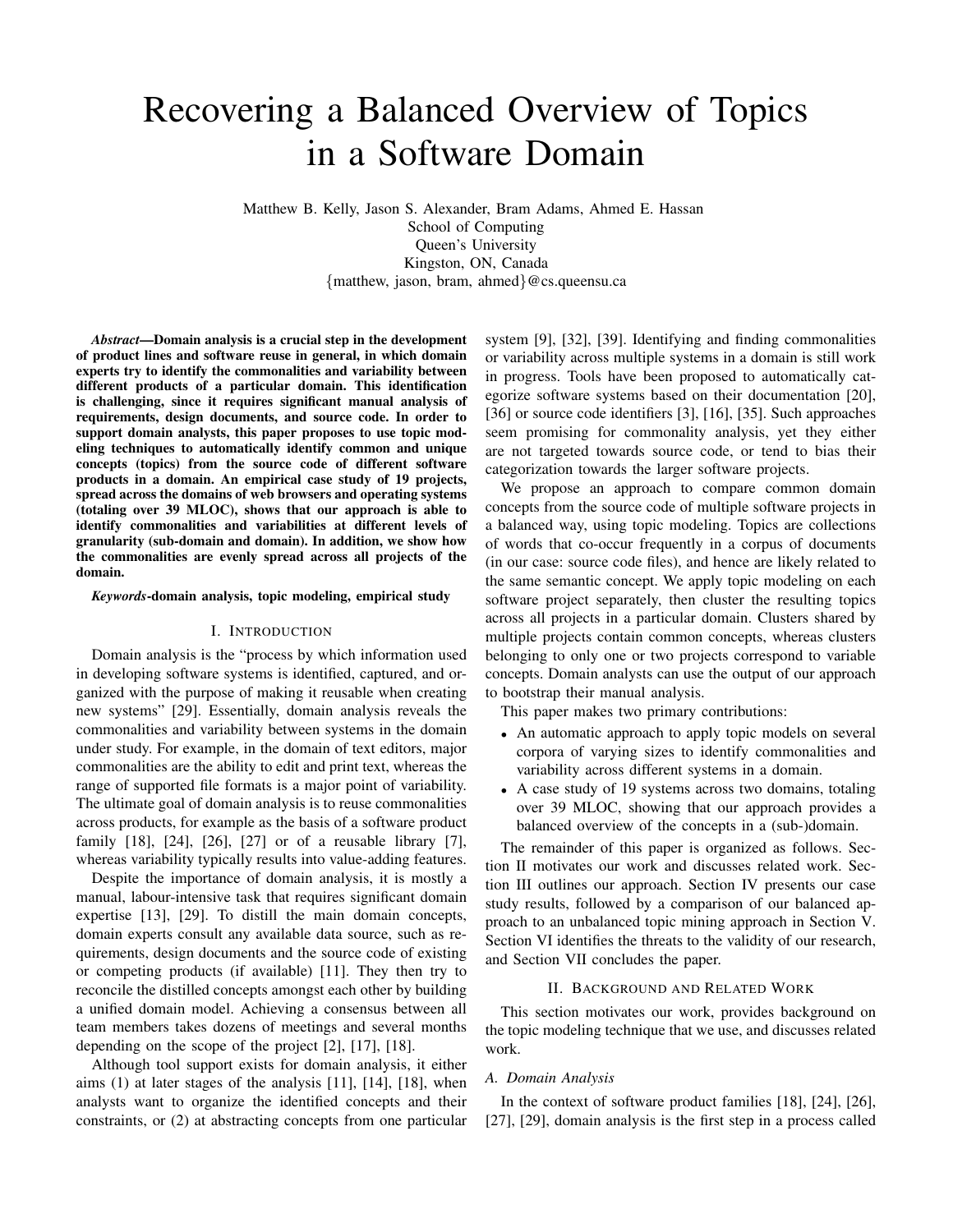"domain engineering", which tries to build and document a generic architecture for a particular domain based on an extensive set of data available about that domain. The generic architecture is said to capture the "commonalities" of the modeled domain. Later "application engineering" processes then reuse this architecture to produce custom software products that add value by providing elements of variability. Reuse of commonalities across a product family (theoretically) enables companies to produce better products in a shorter time frame at a fraction of the cost, similar to assembly lines of car manufacturers [10].

Various methodologies exist for domain analysis, all of which essentially specify the process of how to identify and capture the commonalities and variability in a domain [4], [11], [14], [15], [32], [38]. This process primarily is a human activity, involving the detailed review and comparison of requirements specifications, design documents, source code, manuals, contracts, personal communication and any other available source of data [13], [29]. Given the scale and depth of the considered domains, significant personal interaction and management skills are required to arrive at a compromise between all domain analysts, often after months of meetings and discussions [2], [17], [18].

Despite the age of the field, scalable tool support for domain analysis is still an open issue, especially for analyzing commonalities and variability within existing software systems, typically developed by competitors [10], [13], [18]. The DARE methodology [11] provides partial automation using lexical techniques to identify important phrases and words in the domain documents, and to cluster these phrases and words based on their conceptual similarity. More recent incarnations of DARE feature source code analysis tools like cflow and source navigator, yet the source code analysis part of DARE is still the most time-consuming domain analysis step [39]. Other methodologies use tools for code instrumentation [9], [32], state machine extraction [14] or management of UML models [18].

Software architecture recovery and concern mining (also referred to as feature/concept location [28] or aspect mining [22]) are two areas related to commonality and variability analysis, but targeted more at supporting software maintenance and program understanding. Software architecture recovery extracts a high-level concrete architecture from the source code of a software system and compares it to a reference architecture (e.g., [23]). Concern mining (e.g., [30]) identifies code regions that together form a conceptual unit, for example the "undo" feature of a text editor or all the code responsible for reliability. Software architecture recovery and concern mining are necessary techniques for domain analysis, yet require additional analysis on top of them to compare the recovered architecture and concerns of dozens of systems to each other. Such an analysis is the subject of this paper.

## *B. Topic Modeling*

This paper proposes and evaluates an automatic technique, based on topic modeling, to bootstrap commonality analysis. Topic modeling techniques like LDA [5] (Latent Dirichlet Allocation) analyze a document or set of documents (a *corpus*) to produce a probabilistic model of word clusters (*topics*) that group semantically related words. This clustering is typically computed based on the co-occurrence of words in each document. In addition to the topics, i.e., groups of words, topic modeling also yields for each document the memberships of each topic, i.e., the percentage of the functionality of the document described by the topic.

Topic modeling traditionally has been used for the analysis of written language, and has been shown to increase understanding of a corpus by generating a semantical overview. Such overviews have proven useful for indexing, classifying, and characterizing documents [25]. The last decade, topic modeling techniques have been gaining traction in the field of software engineering research, for example to find the underlying architecture of a software system [37], to locate software features [28], and to analyze the evolution of a software system [33], [34].

The most closely related application of topic modeling to this paper is the automatic categorization of software systems as being for example a "development tool" or "implementing hashmap functionality" [3], [16], [20], [35], [36]. These techniques essentially combine topic modeling with clustering of the topics to identify the dominating commonalities (main categories) between up to thousands of software systems. In other words, these techniques only focus on a small subset of all common topics, and disregard most of the variability between topics. In contrast, domain analysts need to consider *all* commonalities and variability across a set of software systems.

#### III. TOPIC MODEL-BASED DOMAIN ANALYSIS

This section describes our topic model-based approach for domain analysis. This approach enables domain analysts to study the commonalities and differences across different groups of applications, at various levels of granularity. Figure 1 provides an overview of the approach.

Our approach first pre-processes the source code of the analyzed software systems to extract meaningful words. Each project's extracted words are then analyzed by a separate LDA process, followed by post-processing of the resulting topics to identify the topics' most frequently occurring words. Finally, the topics are clustered at varying levels of granularity (subdomain or domain). The resulting clusters can be analyzed by domain experts to drive their detailed manual analysis. The following subsections discuss each step of our approach in detail.

## *A. Source Code Pre-processing*

Prior to performing LDA topic analysis on a particular version of a project, the source code must first be preprocessed. Traditionally, unwanted words and punctuation are removed to eliminate frequently occurring words that contain no semantic meaning with respect to the code's functionality [19], [37]. This removal comprises the following steps: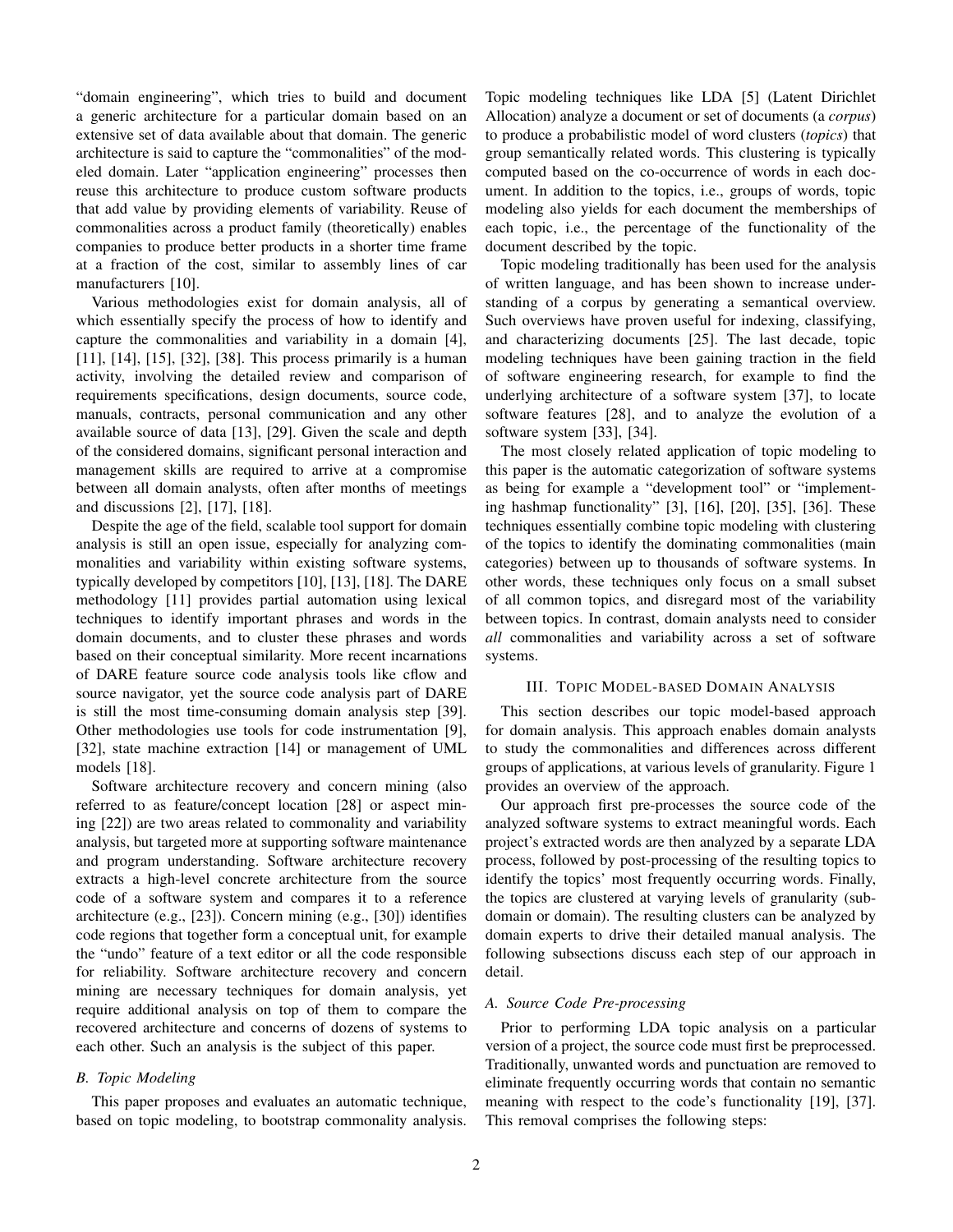

Fig. 1. An overview of our approach.

- 1) Removal of language-specific words. This step is the only programming language-specific step of our approach. Although the study in this paper focuses on C and C++ software systems, supporting a different language only requires compiling a different list of reserved words. Examples of the C/C++ reserved words that we removed are template, typename, class, friend, private and this.
- 2) Removal of comments. Similar to the software categorization work [3], [16], this paper only uses source code as input data. It is well-known that, contrary to code comments, source code is quite a low-level artifact [24], [29], yet many software systems are only poorly commented or have outdated comments. Hence, in this paper we consider the worst case scenario that no comments are available in order to obtain a lower bound on the performance of our approach. In future work, we plan to consider higher-level artifacts like source code comments and design documents.
- 3) Breakdown/splitting of identifiers. For example, myVariableName would be split into my, variable, and name.

## *B. Topic Modeling*

Prior work has shown that topic modeling techniques like LDA are biased towards corpora with a larger size [34]. In our case, this would mean that the resulting topics are primarily derived from the larger projects, since they dominate the documents of smaller projects in sheer size. In fact, all software categorization techniques that we discussed in Section II-B apply LDA or a similar topic modeling technique to all software projects at once. This makes sense in their context, since software categories correspond by definition to the dominant groups of commonalities between projects. In the remainder of this paper, we refer to these approaches as "unbalanced" approaches.

In the context of our work, unbalanced approaches make sense for prioritizing topics (e.g., to decide which commonalities to analyze first), but not for an initial, unbiased analysis of commonalities and differences across all projects. For this reason, we use a "balanced" approach that first applies the LDA topic analysis technique to each project's pre-processed data independently, followed by a global clustering across the extracted topics of all projects. This clustering treats the topics of all projects as equal, regardless of project size. This allows us to identify common topics of smaller projects, or even crucial differences between larger and smaller products in the domain under study.

For our LDA analysis, we use the open source Mallet tool [21]. Mallet is run with an optimizing interval of 10 to find the parameters that maximize the log-likelihood function of the dataset under analysis. We configured Mallet to produce a set of 20 topic clusters with 20 words per cluster, but this is by no means the only possible configuration.

Two separate output files are generated, i.e., one file with the list of words belonging to each topic and one file with topic proportions (topic memberships) per source code file. For example, the first file of the TinyOS subject system contains:

```
...
3 addr ip sock tcp tcplib tun frag udp ... udp
4 avr page ds addr bits poll disk ... lock
5 msg net deluge addr id data dhv dip ... packet
...
```
18 sim cc current log channel time ... link

In each topic, the words are ranked from most to least important, starting at the left side of each cluster. The second file maps the files to the topics that they describe. It contains the topic memberships per source code file. For example, in the TinyOS system:

```
...
/tinyos/packet.h A 0.75 B 0.23 C 0.02 ... 0 0.0
/tinyos/HplAt45db.h X 0.63 Y 0.37 Z 0.0 ... 0 0.0
...
```
For *packet.h*, the primary topic is topic A with a 75% membership. The second most important topic for this file is topic B with a 23% membership. For *HplAt45db.h*, the most important topic is topic X with a 63% membership. The second most important topic for *HplAt45db.h* is topic Y at 37%.

#### *C. Topic Post-processing*

After the LDA analysis, the topic clusters need to be pruned. We find that in most cases only the top 5 words contribute significantly to each topic (based on the topic membership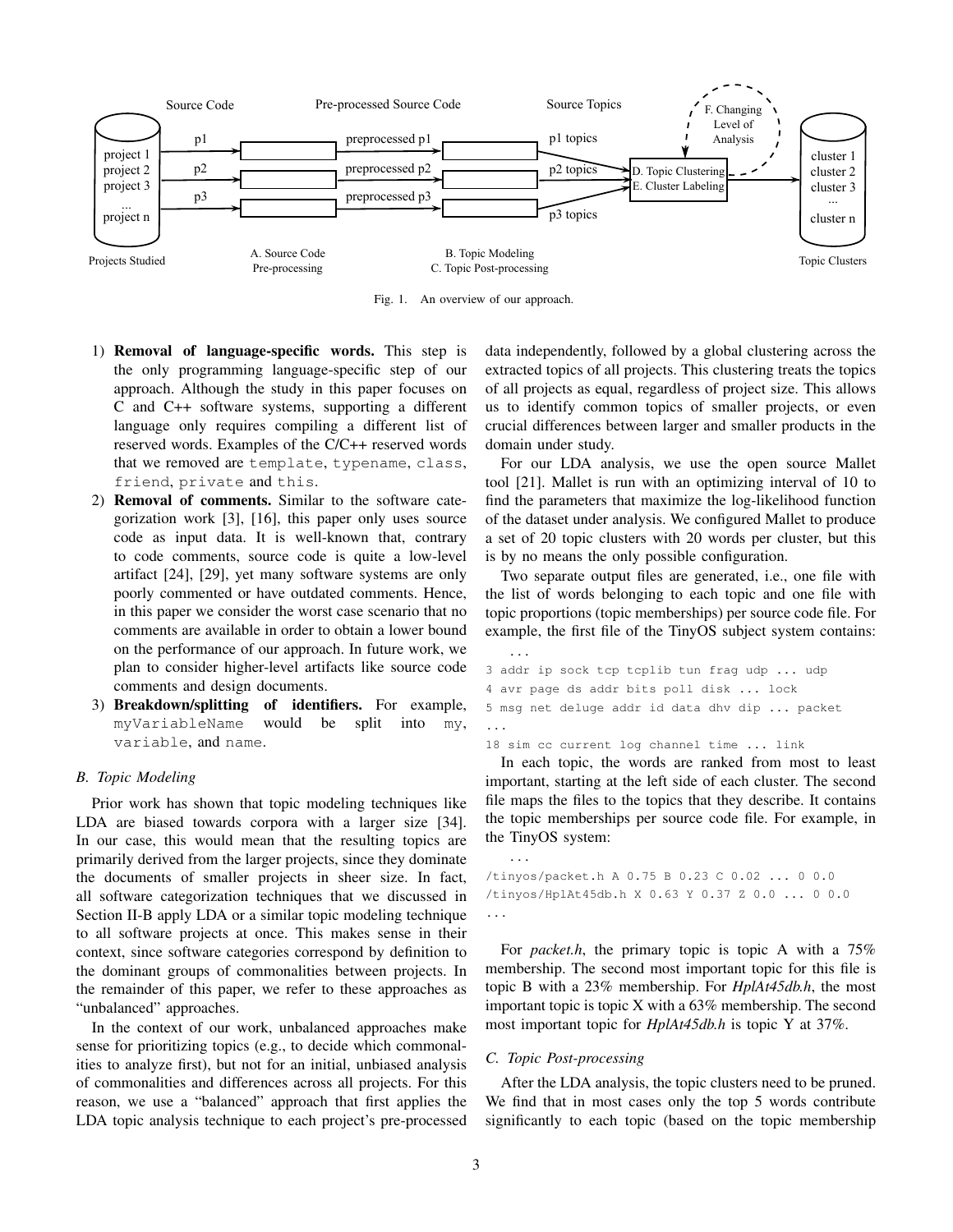percentages). To reduce the complexity of our approach and to make the next step of our approach easier, only the top 5 words are selected from the original 20. We then assign weights to the top 5 words, with the highest weight awarded to the most significant word, and decreasing weight as the importance of the words declines.

## *D. Topic Clustering*

To perform the actual analysis of commonalities and variability between the different software projects, we now cluster all project-specific topics together using the standard K-means clustering algorithm. K-means is a robust, iterative clustering algorithm that tries to find the natural K cluster centres in a group of n topics by minimizing the distance between each topic to the centre of the cluster it belongs to.

We first need to convert the rankings of the 5 words in each topic into vectors of dimension U, with U the number of unique words across all topics considered during the clustering. Then, we use the open source Weka tool [12] to cluster the topics based on the distance between the vectors. The actual value of K depends on the desired granularity in the study. Increasing the number of clusters sacrifices topic cohesion for granularity and vice versa. We choose 20 clusters, since that is the number traditionally used by topic modeling techniques.

We define the "spread" of a topic cluster as the percentage of all considered software systems that cover the topic cluster. This percentage indicates the degree of commonality between the projects for a particular topic cluster. High spread indicates that a particular topic cluster is common throughout a domain. Low spread indicates variability.

## *E. Cluster Labeling*

To clarify the semantics of the clusters, we synthesize a textual label that summarizes all the words in a cluster. For this, we rank the words of each cluster by summing the ranks of the words in each of the cluster's constituent topics. In cases where succinct labels cannot be determined based on the top words, online project documentation was used by one of the authors to check the validity of the corresponding cluster, and, if valid, to assign a more meaningful label. In practice, interpretation of the topic labels is also the first task domain analysts perform.

For example, for one of the operating systems that we studied (FreeDOS), we obtained the label "pddt, ddt, drive, bpb". These words appear to be local variables or function arguments, without relevance to the larger scope of the project. However, the project documentation revealed that these words represent the FreeDOS initial kernel disk, yielding a more meaningful label for the topic cluster.

#### *F. Changing Level of Analysis*

Up until now, we did not specify the sets of projects for which we generate and cluster topics. As a matter of fact, comparisons can be made at different levels of granularity, ranging from "all text editors that are a clone of GNU Emacs", over "all console-based text editors" to "all text editors".

We refer to the highest level of granularity in a particular context as the "domain level", and to the other levels as a "sub-domain level". One could even compare systems across domains [3], [16], [20], [35], [36], although project-specific naming conventions potentially reduce the effectiveness of LDA at this level [20].

We typically follow a bottom-up approach, starting with for example a sub-domain level where we cluster the projects' topics and assign labels to each cluster. To proceed to the domain level, we repeat the analysis with the topics of all systems in all considered sub-domains. This approach is repeated all the way up to coarser-grained levels.

At each level, the resulting labeled clusters and their mapping to individual projects' topics (and source code) enables domain experts to bootstrap their analysis of commonalities and variability of products in a particular (sub-)domain. Since topic clusters group multiple topics of multiple projects, the experts can proceed by manually investigating the major topics in each cluster, maybe deciding to repeat our approach with other thresholds to obtain more or finer-grained topics.

### IV. CASE STUDY

We performed an exploratory empirical study to qualitatively evaluate our methodology on 19 C/C++ projects in two separate domains. The operating system (OS) domain, illustrated in Figure 2, is divided into three sub-domains: embedded real-time operating systems (RTOS), monolithic kernels and cloud-based operating systems. The only cloud operating system in our study is Google's Chromium OS, due to a lack of available candidates. The web browsing domain is divided into two sub-domains: GUI-based and text-based browsers.

Table I documents all of the software systems investigated in our case study. For each system, it lists the project name, the analyzed version of the software, the domain of the system, the number of C/C++ files parsed, the number of analyzed C/C++ source lines of code (SLOC, calculated using SLOCCount [8]), as well as the number of tokens extracted from each system. The systems cover a wide range of sizes. Although most of the operating systems are older than the web browsers, the Chromium and Firefox browsers have a similar size as some of the larger operating systems.

Our study performs our methodology at the sub-domain and domain levels. We show the corresponding topic clusters at each level, together with the following attributes:

- 1) The topic cluster's label.
- 2) The spread of the topic cluster.
- 3) The cluster size, i.e., the percentage of all topics in the investigated (sub-)domain that belong to the topic cluster. This will be used as a measure of the size or importance of each cluster. A high cluster size indicates a topic cluster with many topics.
- 4) An ordered list of the top words in each topic cluster.

Some clusters contain no meaningful information, only arbitrary code fragments. For example, the "eric, progname, perror, ..." cluster collected from Ultrix (monolithic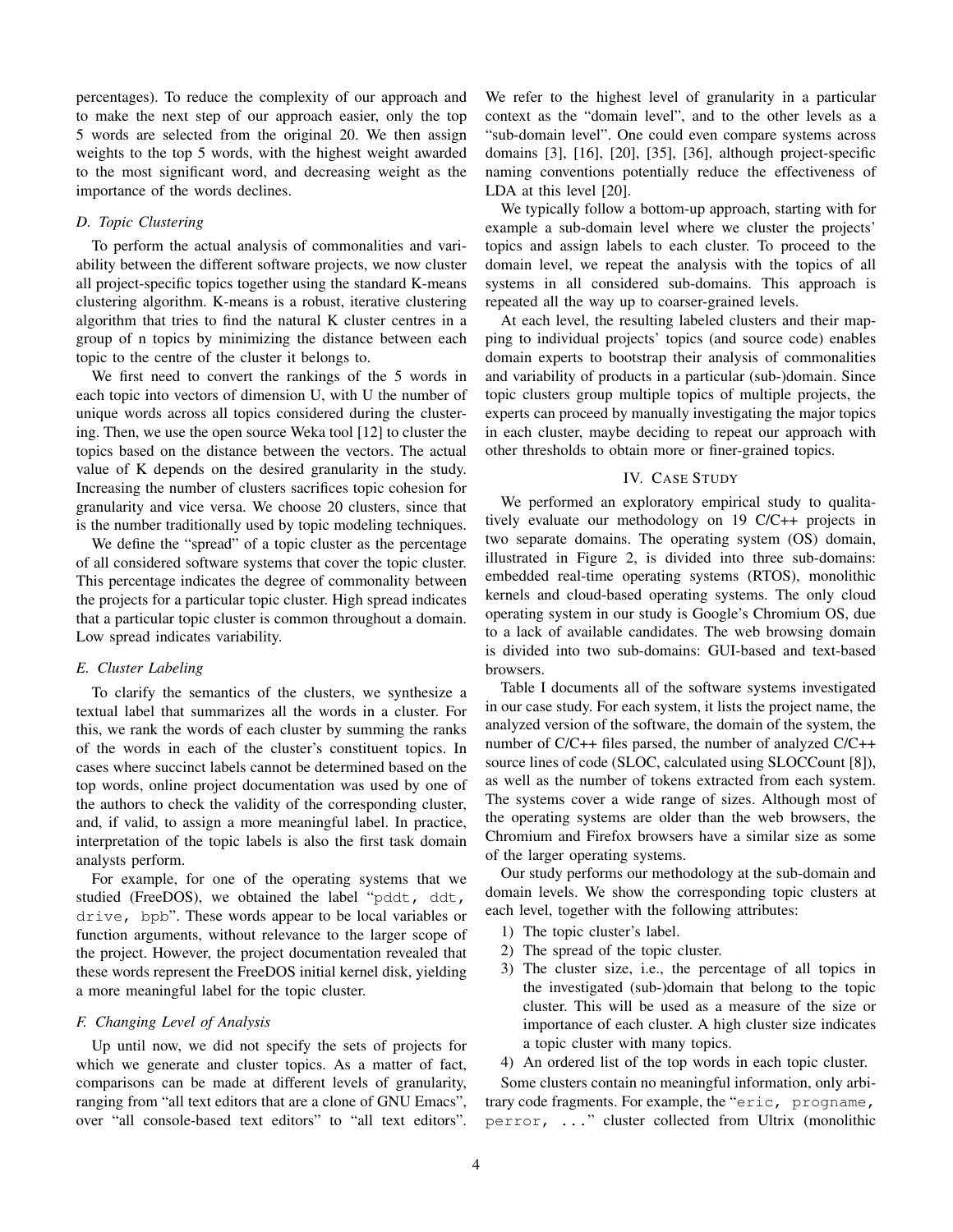| TABLE I                                                                     |  |  |  |  |  |
|-----------------------------------------------------------------------------|--|--|--|--|--|
| SOURCE CODE ATTRIBUTES OF THE SOFTWARE SYSTEMS USED IN THE EMPIRICAL STUDY. |  |  |  |  |  |

| <b>System</b>            | <b>Version</b>                     | Sub-Domain           | $C/C++$<br><b>Files</b> | $C/C++$<br><b>SLOC</b> | <b>Parsed</b><br><b>Tokens</b> |
|--------------------------|------------------------------------|----------------------|-------------------------|------------------------|--------------------------------|
| FreeRTOS                 | 6.1.0                              | <b>Embedded RTOS</b> | 3,075                   | 615,456                | 898,910                        |
| TinyOS                   | 2.1.1                              | <b>Embedded RTOS</b> | 649                     | 59,995                 | 85,794                         |
| Inferno                  | 3e                                 | <b>Embedded RTOS</b> | 1,654                   | 479,193                | 495,216                        |
| eCos                     | 3.0                                | <b>Embedded RTOS</b> | 4,141                   | 945,371                | 2,286,171                      |
| FreeBSD                  | 8.1                                | Monolithic OS        | 24,726                  | 7,960,207              | 20,475,256                     |
| OpenBSD                  | 4.8                                | Monolithic OS        | 16,840                  | 4,047,191              | 8,567,978                      |
| Minix                    | 3.1.1                              | Monolithic OS        | 431                     | 66,930                 | 184,846                        |
| Unix                     | v7                                 | Monolithic OS        | 991                     | 137,034                | 183,424                        |
| Linux                    | 2.6.0                              | Monolithic OS        | 12,424                  | 3,805,097              | 9,498,413                      |
| Haiku OS                 | R <sub>1</sub> /Alpha <sub>2</sub> | Monolithic OS        | 24,734                  | 5,475,559              | 12,643,109                     |
| FreeDOS                  | 1.1                                | Monolithic OS        | 5,893                   | 411,850                | 146,795                        |
| OpenSolaris              | 2009-06                            | Monolithic OS        | 22,474                  | 8,268,300              | 18,527,066                     |
| Ultrix                   | 11                                 | Monolithic OS        | 2,339                   | 421,248                | 576,047                        |
| Chromium $\overline{OS}$ | r66904                             | Cloud OS             | 13,251                  | 2,393,061              | 6,925,789                      |
| Chromium                 | 4.0.222.12                         | <b>GUI Browser</b>   | 7,192                   | 1,427,210              | 4,572,548                      |
| Firefox                  | 3.0                                | <b>GUI Browser</b>   | 9,428                   | 2,415,448              | 7,238,830                      |
| Konqueror                | 4.5.2                              | <b>GUI Browser</b>   | 224                     | 31,831                 | 115,147                        |
| Lynx                     | 2.8.7                              | <b>Text Browser</b>  | 217                     | 129,263                | 296,818                        |
| Links                    | 0.9.8                              | <b>Text Browser</b>  | 42                      | 23,612                 | 63,945                         |
|                          |                                    | <b>Total:</b>        | 150,725                 | 39,113,856             | 93,782,102                     |



Fig. 2. Hierarchical organization of the operating system and web browser domains in Table I.

OS) contains a developer's name as the top word. Since such implementation-specific clusters tend to disappear when considering a whole (sub-)domain, we did not filter these topics out up-front.

Except for Table II, we only show the top 10 topic clusters at each level to avoid drowning the reader with results, and for each topic we only report the most salient words. The complete results can be found online [1]. We now discuss our results for each level to determine whether our approach works in practice.

### *A. Sub-domain Level*

The sub-domain level consists of systems with similar goals and analogous functionality. The sub-domains investigated for the OS domain are embedded RTOS systems, monolithic operating systems and one cloud operating system. The browser domain covered text-based and GUI-based browsers.

#### Embedded RTOS

For this first sub-domain, Table II also provides a breakdown of the spread in the RTOS sub-domain, in addition to spread and cluster size. Similar tables were generated for all results (even at the project-level), but were not included because of space restrictions [1].

From the results in Table II, we see that embedded RTOS systems primarily deal with low-level hardware, network communication and timing. Examples of low-level hardware concepts are the *architecture definitions/specifics* and *hardware controller* clusters. Topic clusters *networking primitives*, *micro ip tcp/ip stack*, *ethernet transmission* and *ethernet controller* belong to network communication. Finally, topics *microcontroller interrupts*, *scheduling*, *clock* and *task scheduling* correspond to timing. Note that some clusters, like *architecture definitions* and *architecture specifics* should actually be merged into one.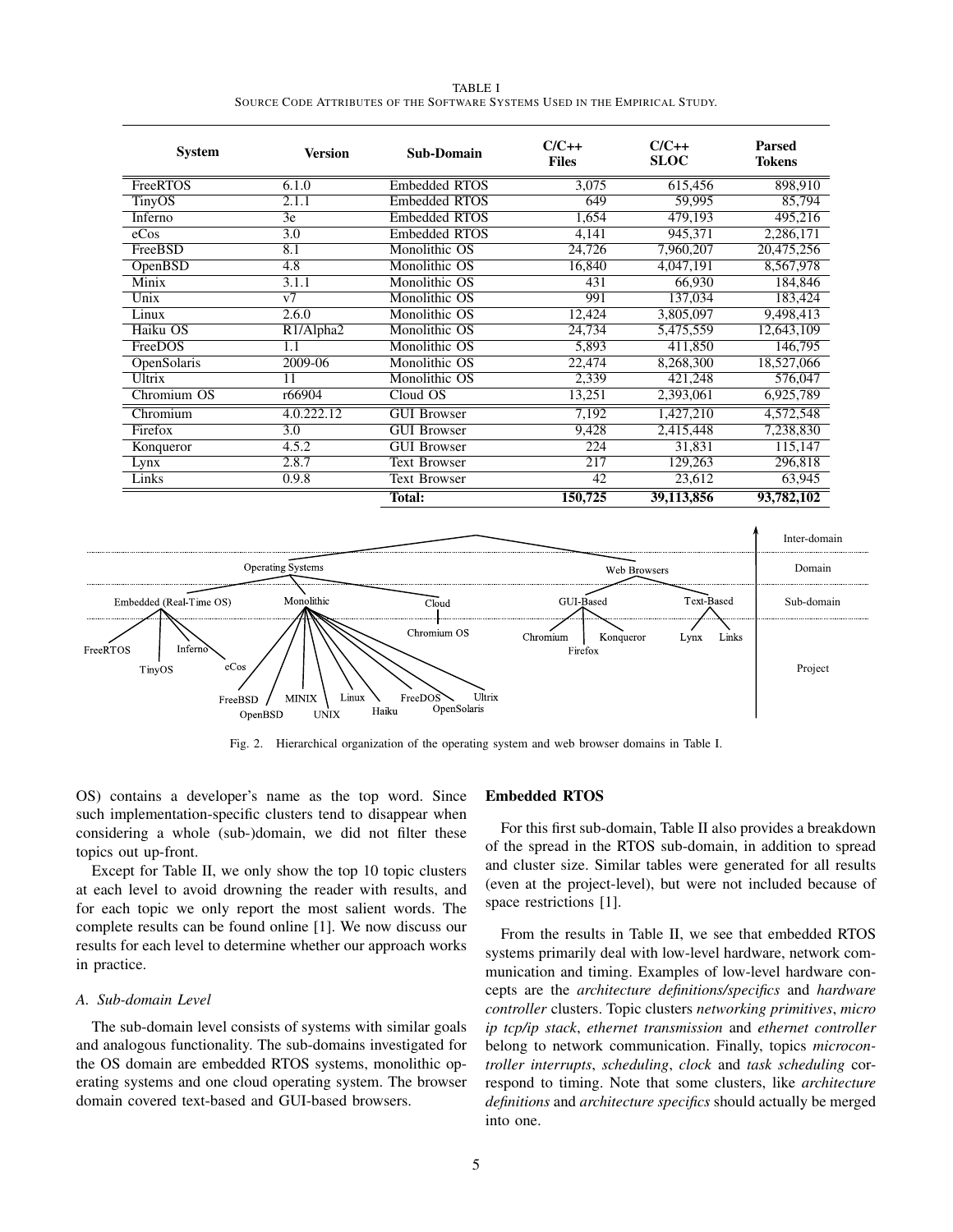| <b>Topic Label</b>            | <b>Spread</b><br>$(\%)$ | <b>Cluster Size</b><br>$(\%)$ | eCos             | <b>FreeRTOS</b>  | <b>Inferno</b> | <b>TinyOS</b>  | <b>Top Words</b>      |
|-------------------------------|-------------------------|-------------------------------|------------------|------------------|----------------|----------------|-----------------------|
| architectural specifics       | 100                     | 46.3                          | 11               |                  | 4              | 15             | mcf, addr, reg        |
| snmp                          | $\overline{50}$         | $\overline{3.8}$              | $\overline{0}$   |                  | 0              | $\overline{2}$ | msg, snmp, addr       |
| flash filesystem              | $\overline{50}$         | 2.5                           |                  | $\overline{0}$   | 0              |                | gr, rf, jffs          |
| networking primitives         | $\overline{50}$         | 2.5                           |                  |                  | 0              | 0              | ip, tim, addr         |
| hardware controllers          | $\overline{50}$         | 2.5                           | $\overline{0}$   |                  |                | 0              | avr, big, lcd, res    |
| micro ip<br>tcp/ip stack      | 50                      | 2.5                           | $\overline{0}$   | 1                |                | 0              | fp, uip, fs, ip       |
| ethernet transmission         | 50                      | 2.5                           |                  |                  | 0              | 0              | eth, rx, tx, phy      |
| security                      | 50                      | 2.5                           |                  |                  | 0              | 0              | ercd, flag, sadb, key |
| constants                     | 50                      | 2.5                           |                  |                  | 0              | 0              | xf, xff, xfe, xd      |
| serial interface              | $\overline{50}$         | 2.5                           |                  | $\overline{0}$   | $\overline{0}$ |                | serial, packet, cyg   |
| microcontroller<br>interrupts | 50                      | 2.5                           | $\Omega$         | $\mathbf{2}$     | $\mathbf{0}$   | 0              | reg, pio, mci         |
| scheduling                    | $\overline{50}$         | $\overline{1.3}$              | $\boldsymbol{0}$ | $\overline{0}$   |                | 0              | dp, cp, min           |
| constants                     | 50                      | 1.3                           |                  | $\overline{0}$   | 0              | 0              | xf, xc, xe, xb        |
| plan9 types                   | 25                      | 13.8                          | 0                | $\overline{0}$   | 11             | 0              | bp, ftl, tkt, uart    |
| architecture definitions      | $\overline{25}$         | $\overline{3.8}$              | $\overline{0}$   | $\overline{3}$   | $\overline{0}$ | 0              | bit, io, byte, mask   |
| error control                 | 25                      | 2.5                           | $\overline{2}$   | $\overline{0}$   | 0              | 0              | err, test             |
| inferno vlrt runtime          | $\overline{25}$         | $\overline{1.3}$              | $\overline{0}$   | $\overline{0}$   |                | 0              | lo, vlong, rv         |
| clock                         | $\overline{25}$         | 1.3                           | $\overline{0}$   | $\overline{0}$   | 0              |                | config, tda, mhz      |
| task scheduling               | $\overline{25}$         | 1.3                           | $\overline{0}$   |                  | 0              | 0              | task, port, queue     |
| ethernet controller           | 25                      | 1.3                           | $\boldsymbol{0}$ | $\boldsymbol{0}$ |                | 0              | ctlr, ether, port     |
| <b>Total:</b>                 | 4<br>systems            | 80<br>topics                  | 20<br>clusters   | 20<br>clusters   | 20<br>clusters | 20<br>clusters |                       |

| <b>TABLE II</b>                            |  |  |  |  |  |
|--------------------------------------------|--|--|--|--|--|
| EMBEDDED REAL-TIME OS AT SUB-DOMAIN LEVEL. |  |  |  |  |  |

Table II also shows the results of the topic breakdown. For example, clusters like *flash filesystem* and *serial interface* are shared between eCos and TinyOS, while FreeRTOS and Inferno share the *micro ip tcp/ip stack* cluster. Some clusters map to only one project, such as *Plan 9 types* in Inferno (which is a derivative of the Plan 9 OS), and the *task scheduling* cluster of FreeRTOS.

Half of the clusters are shared between at most half of the projects (median spread of 50%). This is especially due to the first cluster, which combines almost half of the topics across all sub-domain projects. Hence, there are substantial commonalities between the four systems. To identify these, it suffices to examine the topics that are clustered together into the *architecture specifics* cluster. Those topics correspond to basic concepts like *low-level IO* and *memory management*, *inter-process communication* and *DMA handling*.

## Monolithic OS

Table III shows the top 10 results for the monolithic OS sub-domain. The results clearly differ from those of the embedded RTOS domain, since the focus shifts towards higherlevel *memory management*, *(peripheral) device controller*, and various *filesystem* topic clusters, as well as an emerging topic cluster for *authentication*. These are the components one might expect from a modern monolithic operating system [6].

An important difference between monolithic systems and embedded RTOS is that the topic clusters of various projects overlap less, i.e., this sub-domain has a median spread of 33.3% (for the top 20 clusters) compared to 50% for RTOS projects. In other words, there is more variability between these systems, which is not surprising given that this subdomain contains more than twice as many software systems. Still, five clusters contain highly common concepts across at least 50% of the systems.

The distribution of cluster size is similar for both subdomains, i.e., the first cluster (*architectural specifics*, shared by 8 projects) again dominates the other topics, together with the *error control* cluster (17.8% of all topics). The mapping from clusters to the topics of individual projects tells us that the *architectural specifics* cluster comprises *low-level memory management*, *network/serial communication*, *file system inode management*, *SCSI device support* and *inter-process communication*, whereas the *error control* cluster combines various *logging* and *return value handling* topics.

## Cloud-Based OS

The last OS sub-domain that we investigate are cloud-based OSes, which only consist of a beta-release of the Chromium OS. Since we only investigate a single system, each cluster is actually one topic, as shown in Table IV.

The Chromium OS results indicate a major shift towards web-based integration with a browser front-end, as is expected from a cloud OS prototype. Topics like *video and audio streaming*, *tabbed browsing*, and *webkit* indicate heavy use of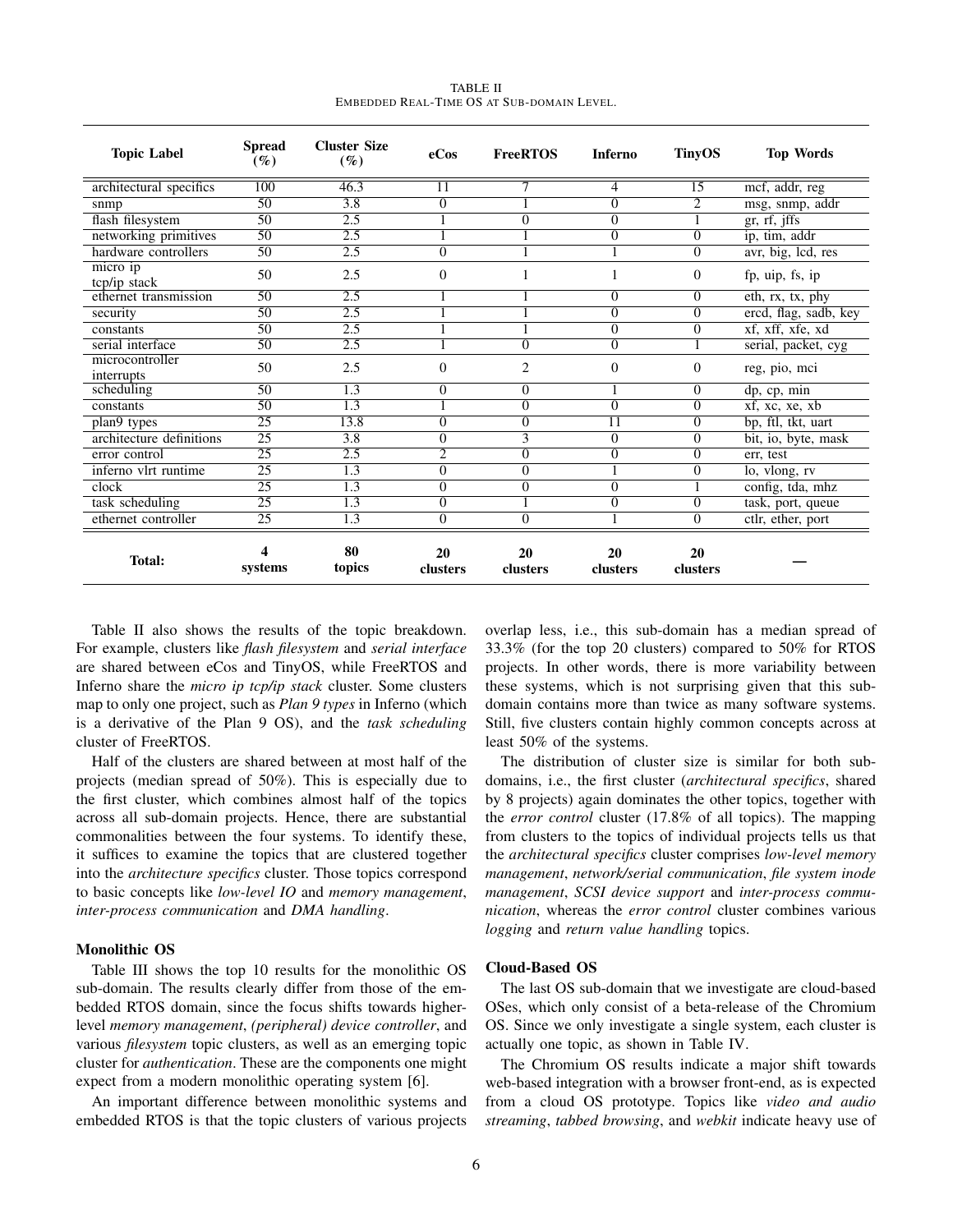TABLE III MONOLITHIC-BASED OS (TOP 10) AT SUB-DOMAIN LEVEL.

| <b>Topic Label</b>                            | Spread<br>$($ %)  | <b>Cluster</b><br>Size $(\%)$ | <b>Top Words</b>                 |  |
|-----------------------------------------------|-------------------|-------------------------------|----------------------------------|--|
| architectural<br>specifics                    | 88.9              | 40.6                          | size, port, dev, pci             |  |
| tcp/ip stack                                  | 77.8              | 8.9                           | ip, addr, dev, pdp               |  |
| constants                                     | 66.7              | 3.3                           | xa, xf, xc, xff, xe              |  |
| error control                                 | $\overline{55.6}$ | 17.8                          | error, register, cp              |  |
| device<br>controller                          | 55.6              | 2.7                           | tx, ieee, rx, mac,<br>priv       |  |
| libdisasm                                     | 44.4              | 5.6                           | lp, op, reg, insn                |  |
| peripheral<br>devices                         | 44.4              | 3.9                           | acpi, status, device,<br>stp     |  |
| filesystem<br>directory<br>structure          | 44.4              | 2.7                           | node, path,<br>cmd,<br>entry     |  |
| filesystem                                    | 44.4              | 2.2                           | file, entry,<br>size,<br>archive |  |
| teletype $\&$<br>digital signal<br>processing | 33.3              | 2.8                           | tty, dsp, irq                    |  |
| <b>Total:</b>                                 | 9<br>systems      | 180<br>topics                 |                                  |  |

TABLE IV CLOUD OS AT SUB-DOMAIN LEVEL.

| <b>Topic Label</b>                     | <b>Spread</b><br>$(\%)$ | Cluster<br>Size $(\%)$   | <b>Top Words</b>            |
|----------------------------------------|-------------------------|--------------------------|-----------------------------|
| url                                    | 100                     | 5                        | url, id, entry              |
| audio & video<br>streaming             | 100                     | 5                        | stream, video, au-<br>dio   |
| security<br>authentication<br>tabbed   | 100                     | 5                        | key, ssl, cert              |
| browsing                               | 100                     | 5                        | view, tab, browser          |
| filesystem                             | 100                     | 5                        | file, path, base,<br>dir    |
| browser                                | 100                     | 5                        | extension, service          |
| extension<br>architecture<br>specifics | 100                     | $\overline{\phantom{0}}$ | operand, register,<br>reg   |
| http request                           | 100                     | 5                        | request, cache,<br>http     |
| gui layout                             | 100                     | 5                        | rect, width,<br>win-<br>dow |
| webkit                                 | 100                     | 5                        | web, kit, plugin            |
| Total:                                 | 1<br>system             | 20<br>topics             |                             |

web interaction. We also see more traditional OS topics such as the *architecture specifics*, *filesystem*, and *registers* topics.

# GUI-Based Browsers

Similar to the findings of the OS sub-domain study, the browser sub-domains expose important commonalities and variability between different projects. First, we studied GUIbased browsers. The results of the GUI-based study are displayed in Table V.

TABLE V GUI-BASED BROWSERS (TOP 10) AT SUB-DOMAIN LEVEL.

| <b>Topic Label</b>         | <b>Spread</b><br>$($ %) | <b>Cluster</b><br>Size $(\%)$ | <b>Top Words</b>                    |
|----------------------------|-------------------------|-------------------------------|-------------------------------------|
| browser<br>concepts        | 100                     | 38.3                          | entry, sqlite, png                  |
| gui events                 | 100                     | 10.0                          | event, view, win-<br>dow, frame     |
| gui elements               | 66.7                    | 8.3                           | item, box, dlg, dia-<br>log         |
| gtk ui<br>framework        | 66.7                    | 5.0                           | gtk, view, window,<br>action        |
| <b>browser</b><br>concepts | 66.7                    | 3.3                           | bookmark, node,<br>action, menu     |
| xml                        | 33.3                    | 5.0                           | xml, xslt, ctxt                     |
| page layout                | 33.3                    | 5.0                           | frame, node, ele-<br>ment           |
| fonts                      | 33.3                    | 3.3                           | ft, face, glyph                     |
| qt ui<br>framework         | 33.3                    | 3.3                           | qstring, qwidget,<br>parent, window |
| tabbing                    | $33.\overline{3}$       | 1.7                           | tab, current, slot                  |
| Total:                     | 3<br>systems            | 60<br>topics                  |                                     |

The dominant topic clusters correspond to GUI, rendering and authentication concepts. Similar to the OS sub-domains, the top cluster bundles the majority of topics (here 38.3%). This time, the top cluster combines various typical *browser concepts*, mapping to individual project topics like *buffer handling*, *address handling*, *network socket management*, *persistence* (e.g., the sqlite database functionality of Firefox and Chromium), *rendering* and *caching*.

Of the top 20 clusters, 5 are shared between at least 2 of the 3 projects (2 between all projects), comprising 65% of all topics. Those clusters contain the majority of commonality in the GUI-based browser sub-domain. The other 15 clusters contain variability. For example, topic clusters for the *webkit* engine and *tabbing* are specific to Chromium. Similarly, clusters like *xml* and *page layout* are also specific to 1 project.

# Text-Based Browsers

The last sub-domain that we study is that of text-based browsers (Table VI). Given their niche market, neither of the two browsers can rely on standard libraries for HTML processing and rendering. As such, most of the topic clusters are related to those concepts. The only commonalities between both browsers are the handling of *http connection*s, support for HTML standards (*documentation standard*) and input handling from the terminal (*gnu gettext*).

Although only 3 of the 20 topic clusters are shared between the two projects, these clusters amount to 50% of all topics. For example, the top cluster covers *caching*, *URL handling*, *cookies* and *(SSL) connection management*. In addition, many 1-system clusters are ultimately similar topics that did not get coalesced by the K-means clustering algorithm. For example, the *html* and *html table* clusters of Links and the *htlist* cluster of Lynx clearly should be merged. We believe that incorpo-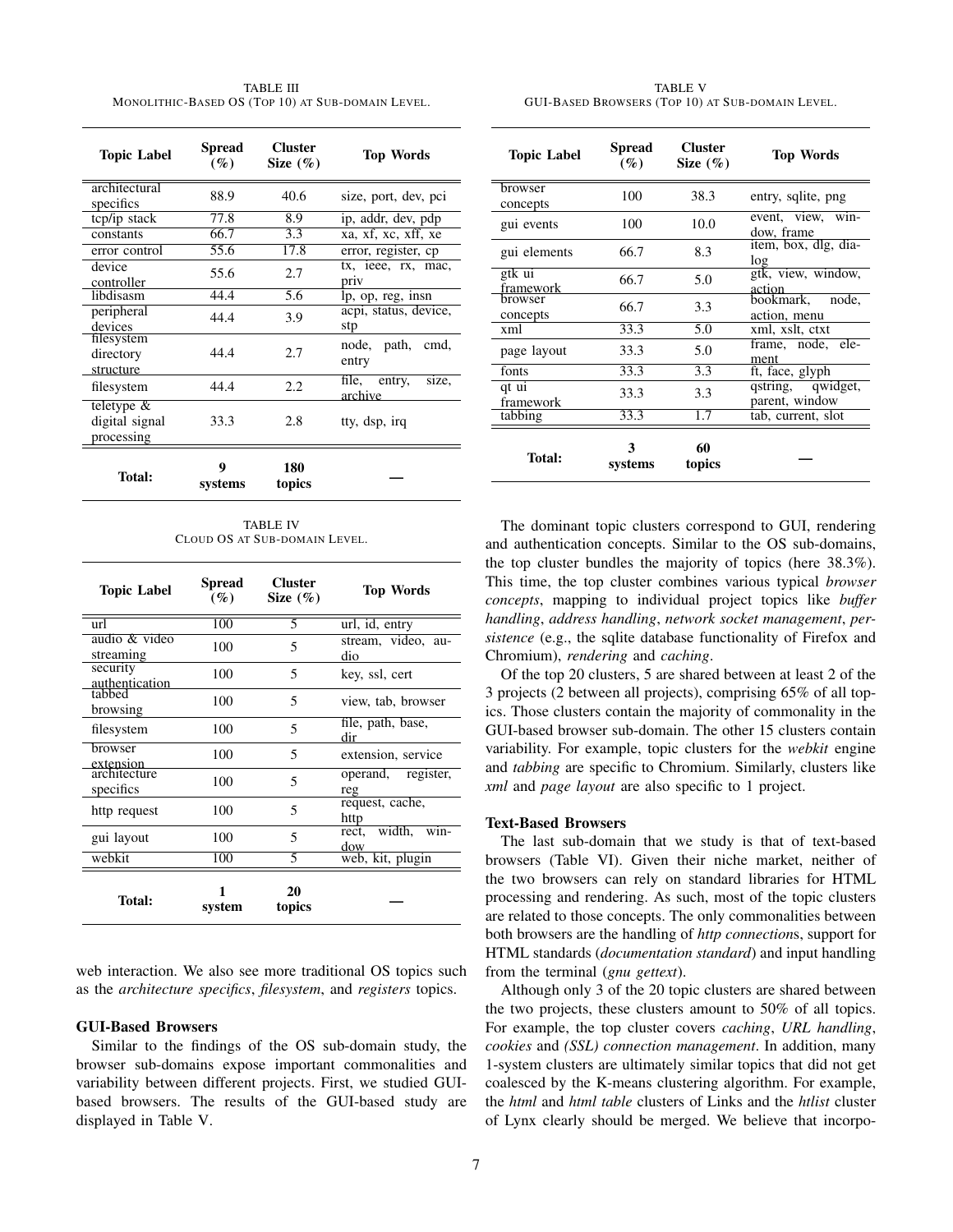TABLE VI TEXT-BASED BROWSERS (TOP 10) AT SUB-DOMAIN LEVEL.

| <b>Topic Label</b>   | Spread<br>$($ %) | <b>Cluster</b><br>Size $(\%)$ | <b>Top Words</b>                     |
|----------------------|------------------|-------------------------------|--------------------------------------|
| http<br>connection   | 100              | 37.5                          | link, cookie, con-<br>nection, cache |
| document<br>standard | 100              | 7.5                           | text, html, items                    |
| gnu gettext          | 100              | 5.0                           | hk, gettext,<br>SVS,<br>html         |
| host<br>information  | 50               | 5.0                           | free, entry, host,<br>status         |
| terminal             | 50               | 5.0                           | term, terminal, ev                   |
| gui concepts         | 50               | 5.0                           | bookmark,<br>dlg,<br>menu            |
| html                 | 50               | 2.5                           | html, format, attr                   |
| content              | 50               | 2.5                           | charset,<br>context,<br>uc, xf       |
| doc type             | 50               | 2.5                           | header, doc, size,<br><b>buf</b>     |
| htlist               | 50               | 2.5                           | htlist, list, lex                    |
| <b>Total:</b>        | 2<br>systems     | 40<br>topics                  |                                      |

rating more project data (e.g., comments and documentation) would be able to avoid this topic aliasing problem.

#### Summary of Findings

Our study of sub-domain topic clustering shows that our balanced approach is able to identify topic clusters with highly varying spread and cluster size. A small number of clusters contains the majority of the commonality.

### *B. Domain Level*

The domain level consists of systems that achieve similar goals, but may vary greatly in functionality. We analyze the OS domain by clustering the topic clusters of the embedded real-time, monolithic and cloud operating system sub-domains. The browser domain consists of the GUI-based and text-based browser sub-domains.

# OS Domain

Table VII shows the results for the OS domain. The clusters span a wide range of concepts, such as *ip networking subsystem*, *architectural specifics* and *peripheral device support*. Only 4 clusters (spread across more than 80% of all domain topics) cover at least half of the projects. The top cluster contains basic functionality essential to any operating system, such as *low-level device management*, *low-level memory management* and *low-level IO*.

Furthermore, half of the clusters cover at most 3 projects (median of 21.4%). For example, Debian *binutils* is only employed by Haiku and FreeBSD, whereas *berkeley bind* is used by both BSD distributions and OpenSolaris. Given the wider range of systems, the lower spread is expected. Our approach exposes interesting variability in design choices of the corresponding operating system teams, which can be further explored by the domain analysts.

TABLE VII OS DOMAIN (TOP 10) AT DOMAIN LEVEL.

| <b>Topic Label</b>         | Spread<br>$($ %) | <b>Cluster</b><br>Size $(\%)$ | <b>Top Words</b>                                           |  |
|----------------------------|------------------|-------------------------------|------------------------------------------------------------|--|
| architectural<br>specifics | 100.0            | 52.9                          | addr,<br>reg, port,<br>regs, len,<br>pci,<br>serial, state |  |
| $tcp$ /ip<br>networking    | 71.4             | 17.9                          | ip, addr, client,<br>smb, sctp                             |  |
| device<br>control          | 57.1             | 7.1                           | dev, acpi, ieee, tx,<br>pci, rx, card                      |  |
| compilation<br>environment | 50.0             | 5.4                           | op, tree, line, uart,<br>reg, pkt                          |  |
| distributed<br>filesystem  | 35.7             | 2.1                           | msg, snmp,<br>raid,<br>obj, node                           |  |
| low-level<br>descriptions  | 28.6             | 2.1                           | fcb, hpgs, sft                                             |  |
| scheduling                 | 28.6             | 1.8                           | dp, cp, register, min                                      |  |
| file parsing               | 28.6             | 1.4                           | fp, tok, fs, ptr, buf                                      |  |
| authentication             | 21.4             | 1.1                           | krb, arp, Idap                                             |  |
| posix threading            | 21.4             | 1.1                           | pthread, buffer,<br>data, client                           |  |
| Total:                     | 14<br>systems    | 280<br>topics                 |                                                            |  |

## Browser Domain

Table VIII shows that the two browser sub-domains are highly related. This is evident by observing that the top two topics have 100% spread. In particular, *window layout* and *data contents* are universal amongst all browsers, whereas *html parser* and *threading* cover at least 4 of the 5 browsers. Those topic clusters cover topics such as *HTML rendering*, *cookie support*, *caching*, *(SSL) connection management*, *font management* and *bookmarks*. Half of the clusters cover at least two projects (median of 40%). We also see clusters emerging from a specific sub-domain, such as the *history* cluster of the GUI-based sub-domain.

## Summary of Findings

The results of the domain-level study indicate that topic clustering is successful at identifying similar topics within a domain, topics that are specific to sub-domains and topics that are specific to individual systems. Contrary to the sub-domain level, clusters at the domain-level are spread across smaller subsets of projects. Similar to the sub-domain level, the top cluster groups the major commonalities between projects.

# V. DISCUSSION

In Section III-B, we discussed the conceptual differences between a balanced application of LDA and an unbalanced application [3], [16], [20], [35], [36]. The former treats all systems' topics as equal, whereas the latter favours topics of larger systems [34]. In this section, we show that these differences indeed matter in practice.

We repeated our domain-level commonality analysis using an unbalanced approach. We applied LDA once on the ag-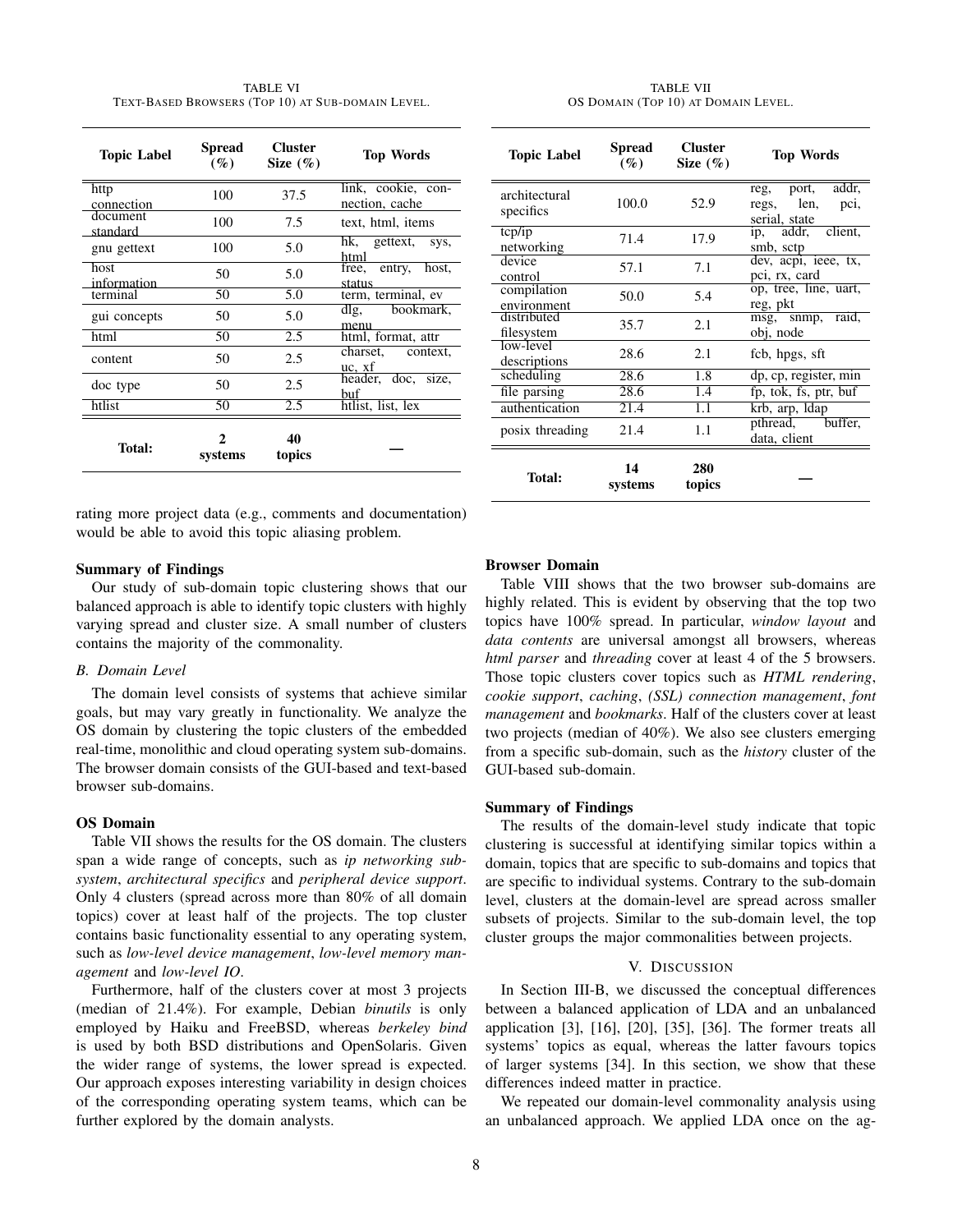TABLE VIII WEB BROWSER DOMAIN (TOP 10) AT DOMAIN LEVEL.

| <b>Topic Label</b>       | Spread<br>$(\%)$ | <b>Cluster</b><br>Size $(\%)$ | <b>Top Words</b>                                       |
|--------------------------|------------------|-------------------------------|--------------------------------------------------------|
| window<br>layout         | 100              | 44.0                          | window.<br>view,<br>widget,<br>event,<br>terminal, tab |
| data<br>contents         | 100              | 8.0                           | data, entry, cache,<br>link, format, size,<br>attr     |
| html parser              | 80               | 7.0                           | frame,<br>context.<br>style, web, html                 |
| threading                | 80               | 5.0                           | thread, signal, gl                                     |
| gui window<br>components | 60               | 7.0                           | dialog, box, item,<br>config, menu, font               |
| xml                      | 60               | 5.0                           | xml, xslt, ctxt, to-<br>ken                            |
| filesystem               | 60               | 3.0                           | file, path, home                                       |
| page layout              | 40               | 3.0                           | item, module, side-<br>bar, url                        |
| html links               | 40               | 3.0                           | anchor, entry, path,<br>htanchor, dir                  |
| text-based<br>components | 40               | 2.0                           | text, items,<br>line,<br>term, htext                   |
| <b>Total:</b>            | 5<br>systems     | 100<br>topics                 |                                                        |

TABLE IX (UN)BALANCED COMMONALITY ANALYSIS AT DOMAIN LEVEL.

|         |          | median spread |          | entropy    |
|---------|----------|---------------|----------|------------|
|         | balanced | unbalanced    | balanced | unbalanced |
| OS      | 21.4%    | 21.4%         | 0.99     | 271        |
| browser | $40.0\%$ | 40.0%         | 0.98     | 0.43       |

gregated source code of all operating systems and once on all web browser systems. Then, we mapped the topics back to the software systems in which they occur. For this, we calculated each project's membership in a particular topic, i.e., the percentage of the project's files containing the topic relative to the total number of files in the domain containing the topic. We mapped a project to a topic if its membership in the topic was at least 10%. This threshold reduces the impact of statistical noise in the LDA results.

In order to compare possible bias of the balanced and unbalanced domain-level analyses, we measure (1) the number of projects across which topics/clusters are spread, and (2) the fairness (uniformity) of the distribution of topic/clusters across projects. For the former, we calculate the median spread of the unbalanced topics/clusters, similar to what we did in Section IV. For the fairness, we measure the topic entropy [31] of each domain-level analysis, which is defined as  $\left(\frac{-1}{\log_{10}(N)}\right) \sum_{i=1}^{N} p_i \cdot \log_{10}(p_i)$  with N the number of software systems in a domain. The topic probability  $p_i$  for a project i is defined as  $\left(\frac{t_i}{\sum_{j=1}^N t_j}\right)$ ), with  $t_i$  the number of topics for which project  $i$  has a membership larger than 10%. If all projects cover the same number of topics (i.e.,  $t_i = t_j, \forall i, j$ ), then  $p_i = 1/N$  and the entropy becomes 1. If all topics are concentrated in 1 project k, then  $p_k = 1$   $(p_i = 0, \forall i \neq k)$  and the entropy becomes 0. In other words, the higher the fairness with which topics are spread across projects, the higher the entropy. As an alternative to entropy, one could also use related metrics like the Gini coefficient.

Table IX shows the resulting median spread and entropy values for the balanced and unbalanced commonality analyses of the operating system and web browser domains. A first observation is that the balanced and unbalanced analyses in each domain have identical values for median spread. Half of the operating systems clusters are spread across at least 21.4% of the projects (3 projects), whereas half of the web browser clusters are spread across at least 40% (2 projects).

However, we note that the entropies for our balanced approach are practically 1, i.e., total fairness, whereas the entropy for the unbalanced analyses of the OS and (especially) the browser domains are substantially lower. Closer investigation learns that the unbalanced browser analysis considers topics of only 2 out of the 5 systems (Firefox and Chromium), favouring GUI- and JavaScript-related topics. Similarly, the unbalanced operating system analysis only considers topics of 9 out of the 14 projects (TinyOS, Inferno, Minix, Unix and Ultrix are ignored), with a strong bias towards the monolithic operating systems (largest sub-domain). Only one topic ("interface") is Chromium-related.

This discussion shows that the differences between a balanced and unbalanced commonality analysis matter. Practitioners that want to prioritize common and variable concepts based on popularity in a domain should use the unbalanced approach. Yet, practitioners that want to extract all common or variable concepts in a domain, regardless of project size, should consider a balanced approach.

#### VI. THREATS TO VALIDITY

Although source code comments and documentation carry more semantic information, our case study only considered source code as input to obtain a lower bound on the performance of our balanced approach. Our results show a strong overlap between software projects in most of our (sub- )domain studies. In addition, additional data sources can be incorporated easily into our approach, since LDA is geared towards natural language data and only our pre-processing stage is source code- and programming language-specific.

Our case study only explores open source software systems. Further analysis is required on proprietary systems to validate our findings. We have some confidence that our findings would hold, since two of our operating system subjects, i.e., OpenSolaris and Haiku, both originate from a proprietary system (Solaris and BeOS, respectively). Furthermore, our results depend on human interpretation. To deal with this threat, two of the authors independently interpreted the results for the various (sub-)domains.

Finally, the thresholds for LDA, K-means clustering, and the mapping between topics and projects (Section V) were chosen based on previous work and experience. More thorough